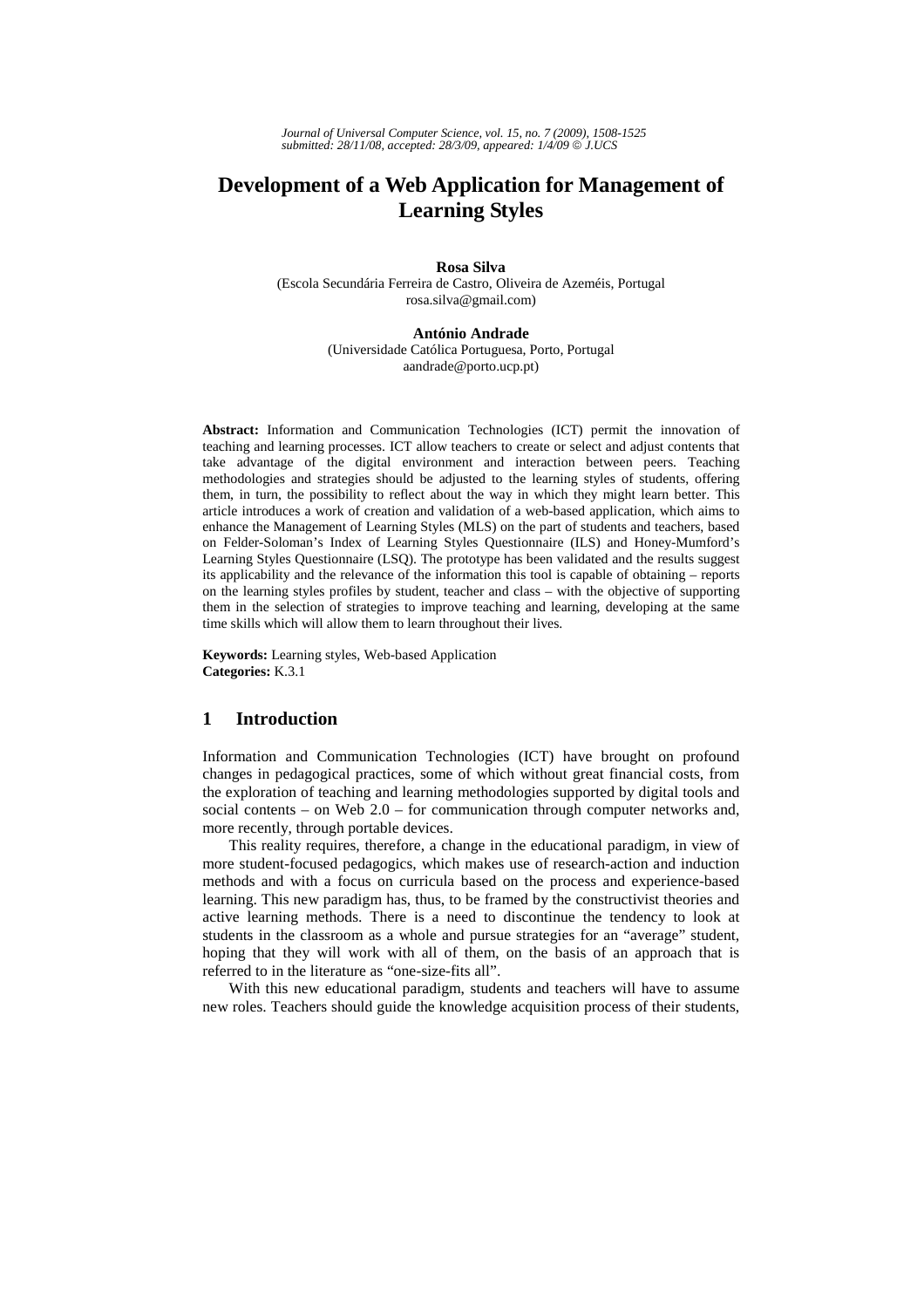making decisions on the strategies and methodologies that they consider to be the most appropriate to the features of each student. Such choices are translated into an increase in responsibilities during the whole process of teaching and learning, mainly when facing changes in behaviour and attitude of each student vis-à-vis their own process of learning, while assuming a more active role in the building of their knowledge.

Therefore, there is a need to conceive learning environments which should be more personalized, differentiated and effective [see Morales, et al. 2007], and which contribute to strengthening the students' motivation and consider, by way of ICT exploration, a higher and more appropriate level of distribution, interaction and collaboration.

This possibility of taking advantage of ICT in order to diversify and personalize education and learning methodologies has led to renewed interest in the concept of *learning style*, also emerging as an answer to the need to adjust education methodologies to the young students of the so-called "Net Generation" [see Dede 2005].

However, the application of a learning styles questionnaire to a class, by a teacher, requires hard work, starting with the problem of selecting a questionnaire from among the models and theories that present perspectives which are sometimes contradictory. And the selection of the questionnaire is followed by the painstaking and monotonous work of processing the results obtained. This task may be automatized by means of a computer, allowing among other advantages the systematization of the different students in the classroom in what concerns learning styles in a relatively simple way.

For all this, it seemed appropriate to develop a Web-based application which would provide insights in the individual profile of learning styles with a view to attain the following objectives:

- Facilitate the application, gathering and processing of data obtained from learning styles questionnaires;
- Stimulate students and teachers to discuss and reflect on issues related to the practical application of learning styles, at the same time as they develop skills to support lifelong learning;
- Encourage teachers to systematize the diversity of learning styles of their students in order to support the selection of teaching and learning strategies and activities;
- Encourage teachers to diversify teaching and learning strategies and methodologies in order to cover needs in terms of their students' learning styles;
- Disseminate features of learning styles which will help students and teachers to get to know, understand and improve the teaching and learning process as a whole.

Below, and following a brief overview of the state-of-the-art of learning styles, follows a presentation of the computer system development methodology and description of the data gathering and analysis procedures that allowed the evaluation of the prototype designed in terms of *satisfaction* and *usefulness* of the tool for its potential users. Finally, the main conclusions of the study shall be synthesized.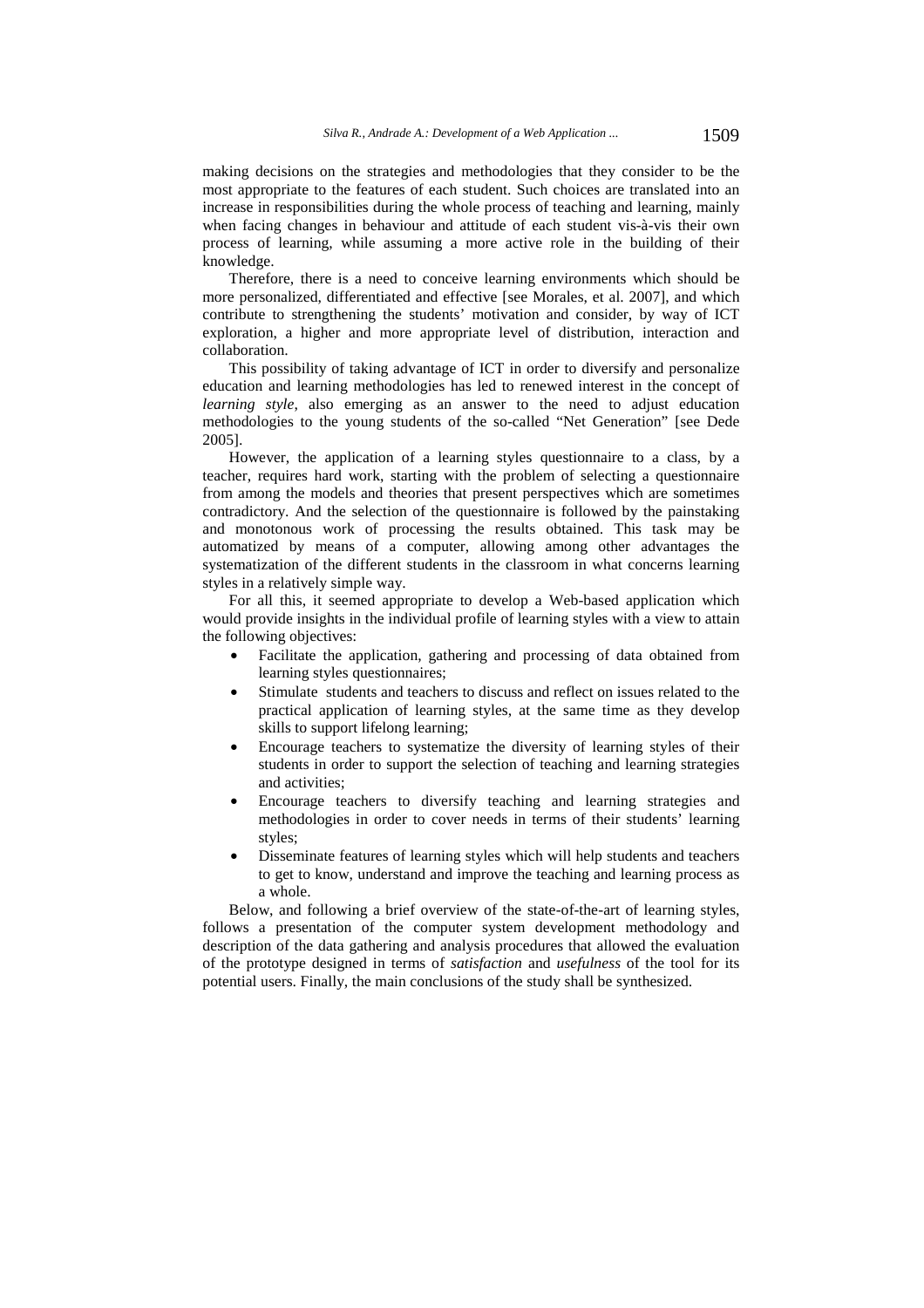1510 *Silva R., Andrade A.: Development of a Web Application ...*

# **2 Learning Styles**

The idea that we learn in different ways is relatively consensual. However, the concept of *learning styles* has yet to be stabilized, as well as its diagnosis, which could enable the design of appropriate learning experiences, given the vast array of diagnostic theories, models and instruments one can find in any literature review, for example, [Cassidy 2004], [Coffield et al. 2004] and [Wilson 1998].

According to Keefe (1979), cit in [Swanson 1995], learning styles are «*the cognitive, affective, and physiological factors that serve as relatively stable indicators of how learners perceive, interact with, and to respond to the learning environment*». This is the definition that has gathered greater consensus, possibly for being the most comprehensive, and for having been validated and adopted by the National Association of Secondary School Principals. Still, this definition has been targeted with some criticism, such as the stability issue (and even the very existence) of the «*cognitive, affective, and physiological factors*», whether they are considered over time, or whenever they are used in different learning environments.

Furthermore there is a high degree of ambiguity when delimiting the concept of learning styles, which is frequently confused with the concepts of *cognitive styles*, *psychological types*, *learning strategies*, *learning preferences*, and even with *multiple intelligences*.

### **2.1 Theories, Models and Measures of Learning Styles**

Given the diversity of learning styles theories, models and corresponding tools, several researchers have developed methodologies with a view to their operationalization.

Curry (1983, 1987), cit in [Cassidy 2004], attempted to integrate learning styles models into four layers: Personality Models, Information Processing Models, Social Interaction Models and Instructional Preference Models. This metamodel, called The Onion Model, describes metaphorically the layers of an onion, presented here from the inside out, indicating that the Instructional Preference Models are based on learning aspects that are more susceptible to interactions with the environment, such that they are easier to observe and modify, whereas as we analyze the most inner layers, it gets more difficult to detect these aspects and they are less subject to changes.

Following a different approach, [Gordon and Bull 2004] presented the Metamodel of Four Quadrants, demonstrating that there are similarities between different models, by forming a "central core" of fundamental dimensions: Style  $\alpha$  – Sequential and Practical, Style β – Intrapersonal and Argumentative, Style  $γ$  – Imaginative and Global, and Style  $\delta$  – Logical and Analytical, which are bounded by a category that they have labelled "Resistant", as long as the model recognizes that the learning styles change over time, and with respect to the task that is being accomplished.

For this project, two learning styles instruments have been selected that can not only be adjusted to the metamodels presented, but also, as [De Bello 1990] suggests, have been subject to several validity and feasibility studies for the applications in which each model has been used: the Index of Learning Styles Questionnaire (ILS) and the Honey-Mumford Learning Styles Questionnaire (LSQ).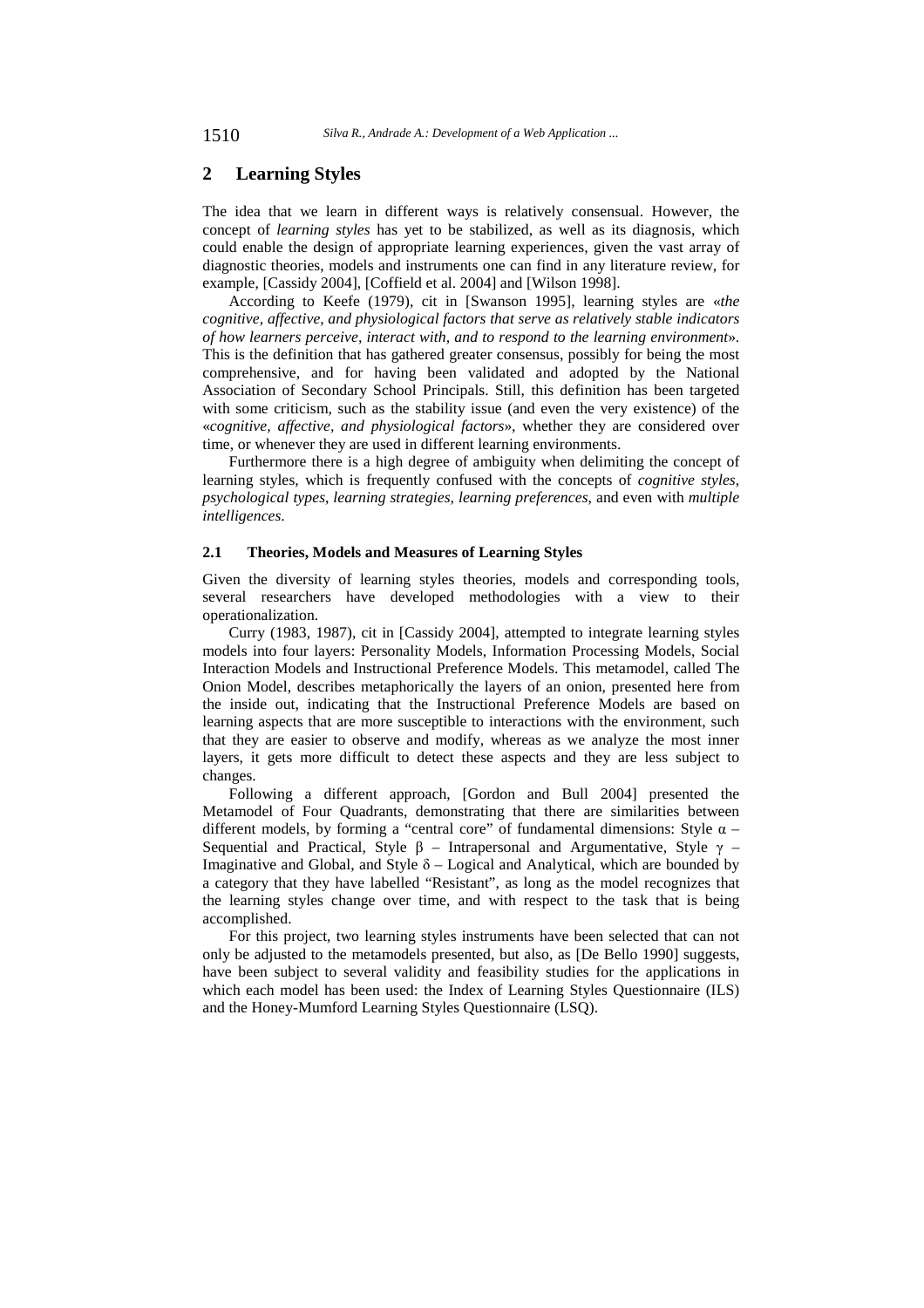The ILS [see Felder and Soloman 1991] is a tool used to evaluate learning styles on the four scales of the Felder-Silverman Model: *Active/Reflexive*, *Sensorial/Intuitive*, *Visual/Verbal* and *Sequential/Global*. A second version was created in 1994, which was made freely available on the Internet in 1997, as long as it was used for educational purposes. Taking into consideration Curry's Metamodel, the ILS can be placed at the level of the Information Processing Models and Instructional Preferences Models, or, as previously mentioned, the external layers of Curry's Model, which are more easily observed and changeable, in order to improve the learning processes and results.

The LSQ is a learning styles questionnaire developed by Honey and Mumford (1992), cit in [Fernandes 2004], based on Kolb's Experimental Learning Model and his Learning Styles Model. It is an information processing model that considers Curry's Metamodel, and can be perfectly adjusted to the Gordon-Bull Model. With regard to other questionnaires, the LSQ has the advantage of having been adapted to the Portuguese population [see Fernandes 2004].

#### **2.1.1 The Learning Styles Questionnaire by Honey-Mumford**

The Learning Styles Questionnaire (LSQ) is a test with 80 items, used to classify learning styles: (i) *Active*, (ii) *Reflexive*, (iii) *Theoretical* and (iv) *Pragmatic*. The descriptions of each of these styles present many resemblances with the stages of the Kolb Model, such as *concrete experience*, *reflexive observation*, *abstract conceptualization* and *active experimentation*, respectively. In a very concise way, the major features of each style are as follows:

- i) *Active* individuals like new experiences and challenges; they prefer to work in groups and resolve problems and discussions.
- ii) *Reflexive* individuals like to watch, think and deliberate during activities; they can accomplish detailed tasks, but they do not like to feel pressured or time constrained.
- iii) *Theoretical* individuals prefer to learn from models, concepts and theories; they like to analyze, evaluate and make use of logics.
- iv) *Pragmatic* individuals prefer to study topics that are clearly connected with the real world; they like to have the opportunity to put into practice what they are learning.

Honey and Mumford, cit in [Fernandes 2004], sustain that the learning styles diagnosis should be used as a supplement to other information related to the individuals' different potentialities, in any organizational environment, which together guide them to improve their competencies.

According to this model, the preference for a learning style is considered to be strong, if the scores obtained fall in the group of the 30% with the highest scores as far as this style is concerned. Thus, each person can present from none to four learning styles with strong preference.

The scores presented on [Table 1] correspond to the adjustment standard of the LSQ to the Portuguese population, according to a study accomplished in 2002 by A. Fernandes.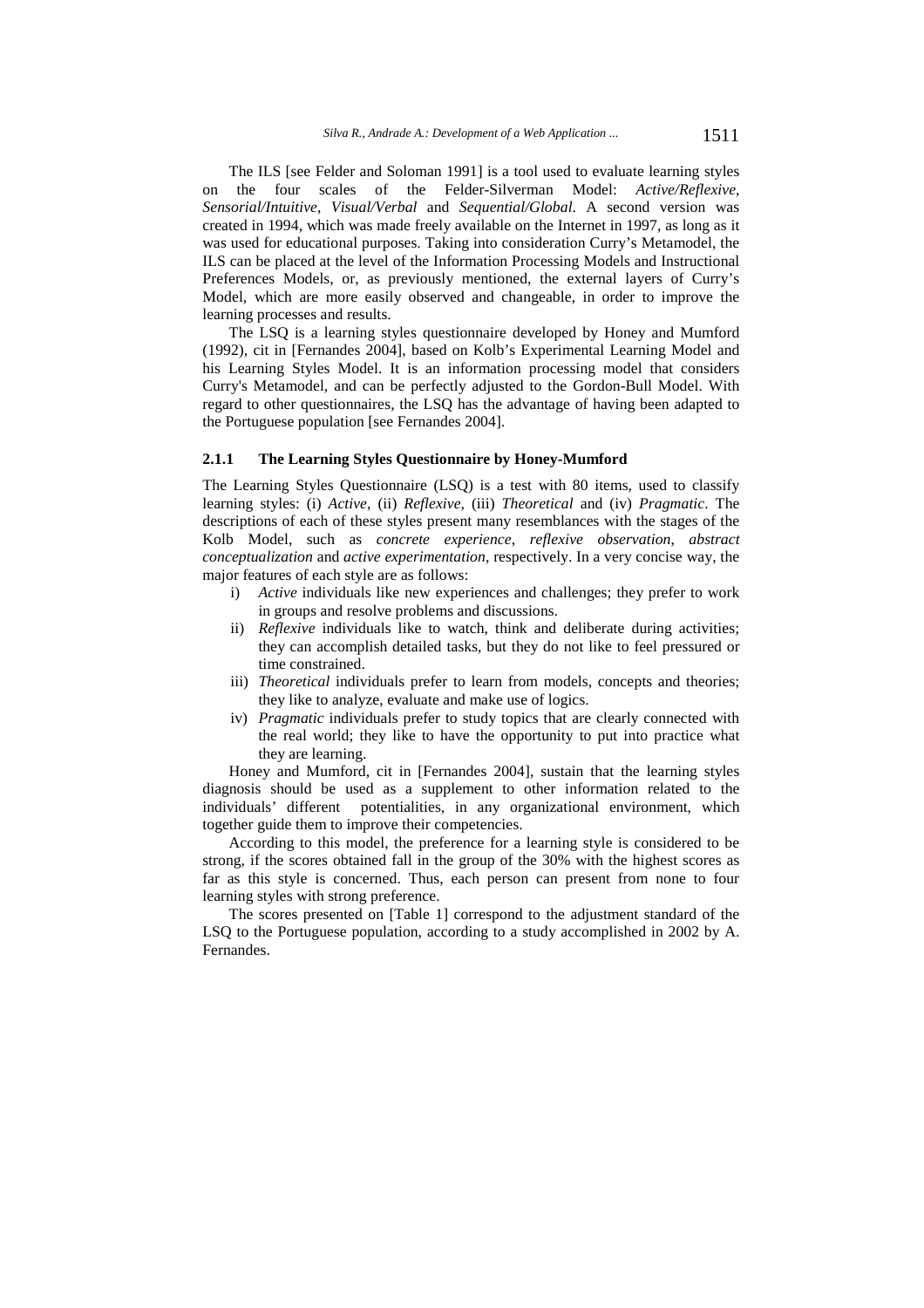| Learning style   Very high High Moderate Low Very low |           |              |                 |            |         |
|-------------------------------------------------------|-----------|--------------|-----------------|------------|---------|
| Active                                                | 13-20     | $11-12$ 7-10 |                 | 4-6        | $0-3$   |
| Reflexive                                             | $18-20$   |              | $15-17$ 12-14   | $9-11$ 0-8 |         |
| Theoretical                                           | $16-20$   |              | $14-15$ 11-13   | $8-10$     | $0 - 7$ |
| Pragmatic                                             | $17 - 20$ |              | $15-16$ $12-14$ | $9 - 11$   | $0 - 8$ |

*Table 1: LSQ Preference Standards, adjusted to the Portuguese population* 

### **2.1.2 Index of Learning Styles by Felder and Silverman**

The Index of Learning Styles Questionnaire (ILS) is a tool based on the Felder and Silverman Learning Styles Model (1988, 1993), which was inspired in the Kolb Model in order to evaluate preferences in four dimensions: (i) *Processing— Active/Reflexive*, (ii) *Perception—Sensorial/Intuitive*, (iii) *Input—Visual/Verbal* and (iv) *Comprehension—Sequential/Global*.

For each of these dimensions, a scale is considered [see Figure 1], according to which the student can balance opposite styles or present moderate to strong preferences in one of the directions.

|             | Preferences |   |  |  |  |  |  |   |                                                               |   |      |           |
|-------------|-------------|---|--|--|--|--|--|---|---------------------------------------------------------------|---|------|-----------|
|             |             |   |  |  |  |  |  |   |                                                               |   | very |           |
|             |             |   |  |  |  |  |  |   | very strong: moderate: fairly well balanced: moderate: strong |   |      |           |
| Active, 11  |             | q |  |  |  |  |  |   |                                                               | 9 |      | Reflexive |
| Sensorial   |             |   |  |  |  |  |  | 3 |                                                               |   |      | Intuitive |
| Visual      |             | q |  |  |  |  |  | ว |                                                               | q |      | Verbal    |
| Sequential. |             |   |  |  |  |  |  |   |                                                               | 9 |      | Global    |

|  |  |  | Figure 1: Felder-Silverman Scale |  |
|--|--|--|----------------------------------|--|
|--|--|--|----------------------------------|--|

According to the Felder and Silverman Model, the major features associated with each dimension are:

- i) *Active* individuals prefer to process information while accomplishing some kind of activity (by discussing, applying, explaining). They like to experiment things and work in group. The *Reflexive* individuals prefer to think, theorize and comprehend the basis of each subject before applying the new information. They prefer to work alone.
- ii) *Sensorial* individuals prefer to select sensorial information (seeing, listening, touching). They easily memorize facts and like to accomplish activities with their own hands (lab, for example) and resolve problems through wellestablished methods. The *Intuitive* ones prefer to find out the relationships between concepts, they are usually innovators and do not like recurrent tasks. They feel more comfortable with abstraction and mathematical formulae.
- iii) *Visual* individuals learn better if the information is presented visually (figures, diagrams, flowcharts, movies, timelines and demonstrations, etc.). The *Verbal* ones learn better if the information is presented verbally, that is in written or spoken words.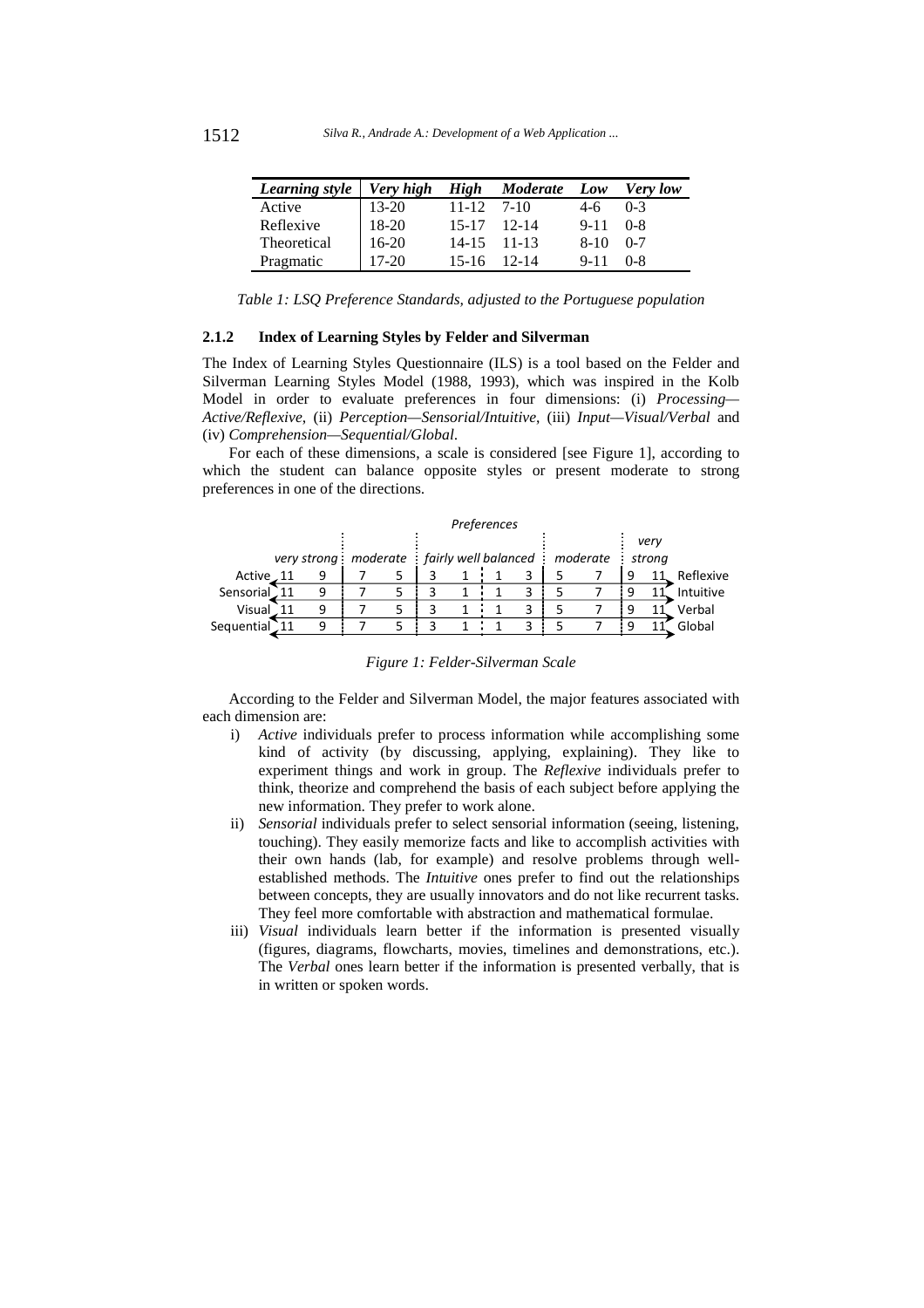iv) *Sequential* individuals learn better in a linear way, i.e. in sequential stages, in which each step logically follows the previous one. The *Global* ones tend to learn in great steps, absorbing the information apparently without connexion, and, suddenly, he/she "gets it!". Generally, they can resolve difficult problems or they rearrange the information in an original way, after they have globally understood it, but they have difficulty in explaining how they got there.

According to [Felder and Soloman 2003], individuals are sometimes active and other times reflexive. Between these two opposed styles, preferences can be strong, moderate or low in any of the directions. The same happens with the rest of the style pairs.

However, according to this model, when presenting strong preference towards a certain style, a particular student might face a number of learning obstacles if the learning context suites the opposite style; furthermore, he/she will receive, assimilate and remember information better, if it is presented in compliance with his/her style. The ideal is to develop competences that permit balancing all styles.

This tool, although it has resulted from research in Engineering courses, presents several fidelity and validity studies, accomplished by the students from other fields of knowledge, such as for instance Economics [see Zywno 2003].

#### **2.2 Pedagogy and Learning Styles**

A majority of teachers agree that learning styles do exist and recognize the significant effect that learning styles have on the learning process as suggested by Vicent and Ross (2001), cit in [Gordon and Bull 2004].

[Miller 2001] reports that studies have confirmed that motivation and performance increase when education strategies are adjusted to the learning preferences and styles of the students. Similarly, [Fernandes 2004] points out that, notwithstanding the problem of precise and rigorous diagnosis, learning styles enable the design of study plans, didactics and strategies in compliance with the dominant learning style.

Several studies have shown that learning is more effective when the teaching style corresponds to the learning styles of students (*matching hypotheses*), when compared to circumstances where this is not the case, as described in [Felder and Brent 2005] and in [Hayes and Allinson 1993]. Zywno and Waalen (2001), cit in [Felder and Brent 2005], described the development and successful implementation of learning activities with hypermedia resources for students with learning styles less favoured by the traditional method.

However, this does not mean that teachers should only use strategies according to the students' learning styles, because this would hinder the development of skills within the other styles, which will prove to be very important as throughout their lives [see Felder and Brent 2005].

Additionally, teachers and technology should never force the student to follow a certain path, even if it appears to be the most appropriate to his/her learning style. They should only give recommendations and allow the student to have flexibility when choosing to follow alternative learning paths should he/she wish to do so [see Gordon and Bull 2004].

There are still a number of open questions on learning styles, which include: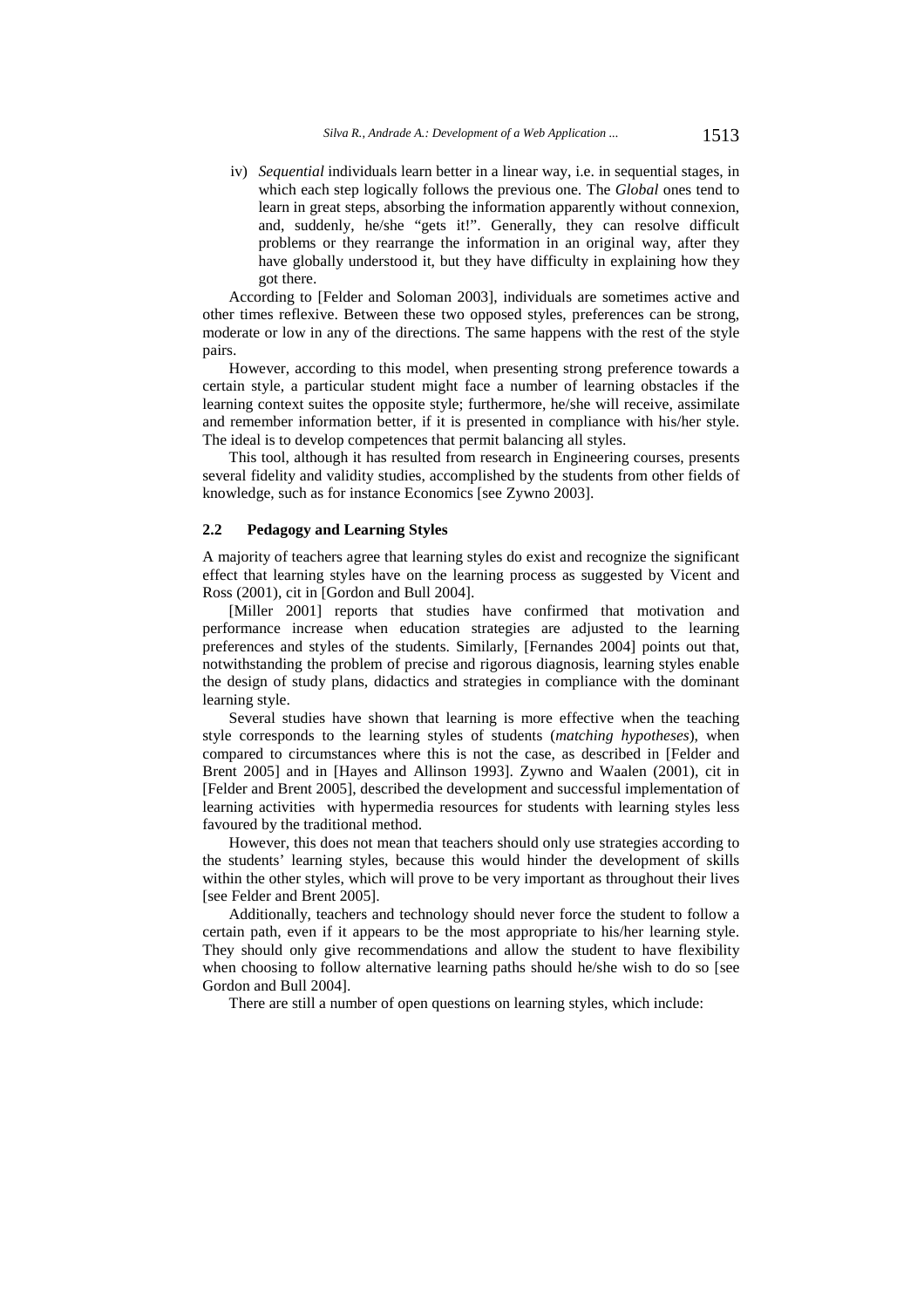- *The use of questionnaires.* Apart from questions related to the fragility of the validity and fidelity of the diagnostic tools, the learning style questionnaires seem to be too auspicious in order to evaluate such a complex construct (some questionnaires have about twelve questions). Therefore, opinions diverge as to the use of questionnaires, and it is suggested that teachers directly observe their students' behaviour in order to reach a diagnosis of their learning styles. This method is functional, but it requires more time and experience on the part of teachers than that necessary to use and to learn how to thoroughly interpret the results of a questionnaire. The method of evaluating learning styles by observation is being tested with success within LMS platforms, based on the navigation behaviour of students [see Vasilyeva et al. 2006].
- *The learning styles as labels.* In the opinion of some authors, identifying the learning styles of students might lead to the establishment of stereotypes and to an unduly generalization of the characteristics of a certain learning style. Additionally, they are concerned that teachers might tend to discriminate students who present a certain learning style, when relating that factor to his/her cognitive skills, or that students may think they are unable to learn because of their own particular style, instead of trying to just develop their potential. Other authors consider that no learning style is better than another, and it is necessary to respect the differences between students' learning styles despite the designations attributed.
- *The consistency of learning styles.* Another question on which researchers disagree is related to the consistency of learning styles. For some, learning styles are structural, that is, they are a group of characteristics that remain stable over time; while for others, learning styles are a process, so they change from state to state with each learning experience or situation [see Cassidy 2004]. For the former, learning styles are biologically determined, so they do not undergo any permanent change, much as eye or skin colour does not change, as says Kagan (1966), cit in [De Bello 1990]. Loo (1997), cit in [Cassidy 2004], have shown that we develop certain learning styles over time, but they remain the same for a relatively long period of time. According to [Cassidy 2004], the best view is to consider a more central position, that is, learning styles are versatile structures that remain stable for considerable periods of time, but they can change if there is a need to adjust in response to experiences or to meet the requirements of certain circumstances. According to [Fernandes 2004], learning styles have a genetic dimension, but are subject to interactions with the environment through training, reflection and changing strategies, becoming progressively more stable when individuals reach adulthood.
- *Matching/mismatching learning styles.* This correspondence between students' learning styles and *teaching style* is a technique that is called *matching*. Some authors defend, on the contrary, *mismatching* strategies in order to train students to develop their weakest styles. For example, the Honey-Mumford Model puts forward the Socratic ideal "know yourself", with the objective of reinforcing the dominating learning styles and training the underprivileged styles, in view of a proficient level within the four styles: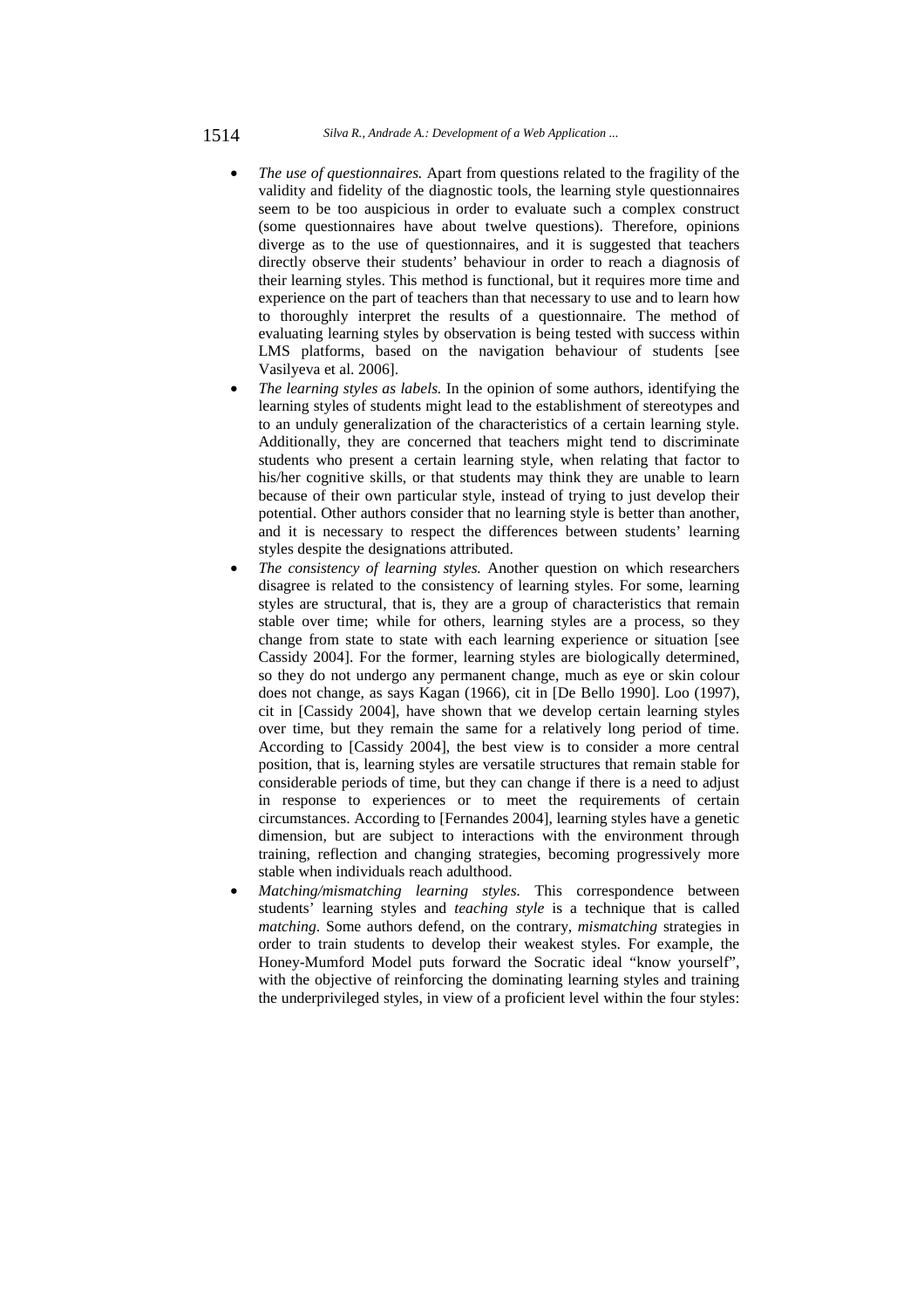Active, Reflexive, Theoretical and Pragmatic, which are essential to good performance in our society today. The opinion of most of the authors is that one should try to help students capitalize their potential, while recommending that they develop their weakest styles whenever they resolve a certain problem or accomplish a certain task which may correspond to a certain learning style. Nevertheless, it is impossible to confirm this idea as «*deliberate mismatching has the status of an intuitively appealing argument which awaits empirical verification or refutation*» [see Coffield et al. 2004].

# **3 Web-Based Application for Managing Learning Styles**

The Web-based application Management of Learning Styles (MLS) allows any registered user to get results automatically from two of the most well-known learning styles questionnaires: Felder-Soloman's Index of Learning Styles Questionnaire (ILS) and Honey-Mumford's Learning Styles Questionnaire (LSQ).

The development of MLS has followed the Object-Oriented Hypermedia Design Method (OOHDM) presented by [Schwabe and Rossi 1998]. This method permits the development of dynamic web-based applications phased in five stages: (A) Requirements Gathering; (B) Conceptual Design; (C) Navigational Design; (D) Abstract Interface Design; and (E) Implementation. Even though the model description suggests a linear sequential process, each stage can be executed several times during the life cycle of an application without a pre-established order as was the case with MLS.

| Actor           | <b>Action</b>                                                     |  |  |  |  |  |
|-----------------|-------------------------------------------------------------------|--|--|--|--|--|
| Student         | System login                                                      |  |  |  |  |  |
| Registered user | Answer an ILS/LSQ questionnaire                                   |  |  |  |  |  |
|                 | Visualize and print the results of the question aires answered    |  |  |  |  |  |
|                 | Join a class by means of inserting a keyword provided by the      |  |  |  |  |  |
|                 | teacher                                                           |  |  |  |  |  |
| Teacher         | System login                                                      |  |  |  |  |  |
| Registered user | Create classes (a keyword is automatically generated and          |  |  |  |  |  |
|                 | provided to the teacher, for each class)                          |  |  |  |  |  |
|                 | Answer an ILS/LSQ questionnaire                                   |  |  |  |  |  |
|                 | Visualize and print the results of the questionnaires answered    |  |  |  |  |  |
|                 | Visualize and print learning styles reports by class              |  |  |  |  |  |
|                 | Visualize and print the learning styles report of each student in |  |  |  |  |  |
|                 | the class                                                         |  |  |  |  |  |
| User            | Register as student or teacher                                    |  |  |  |  |  |
| Non-registered  | Visualize the average scores attained by students and teachers    |  |  |  |  |  |
| user            | (who answered any questionnaire) in each learning style, in each  |  |  |  |  |  |
|                 | questionnaire                                                     |  |  |  |  |  |
|                 | Contact the administrator                                         |  |  |  |  |  |

*Table 2: Actors and actions based on MLS application*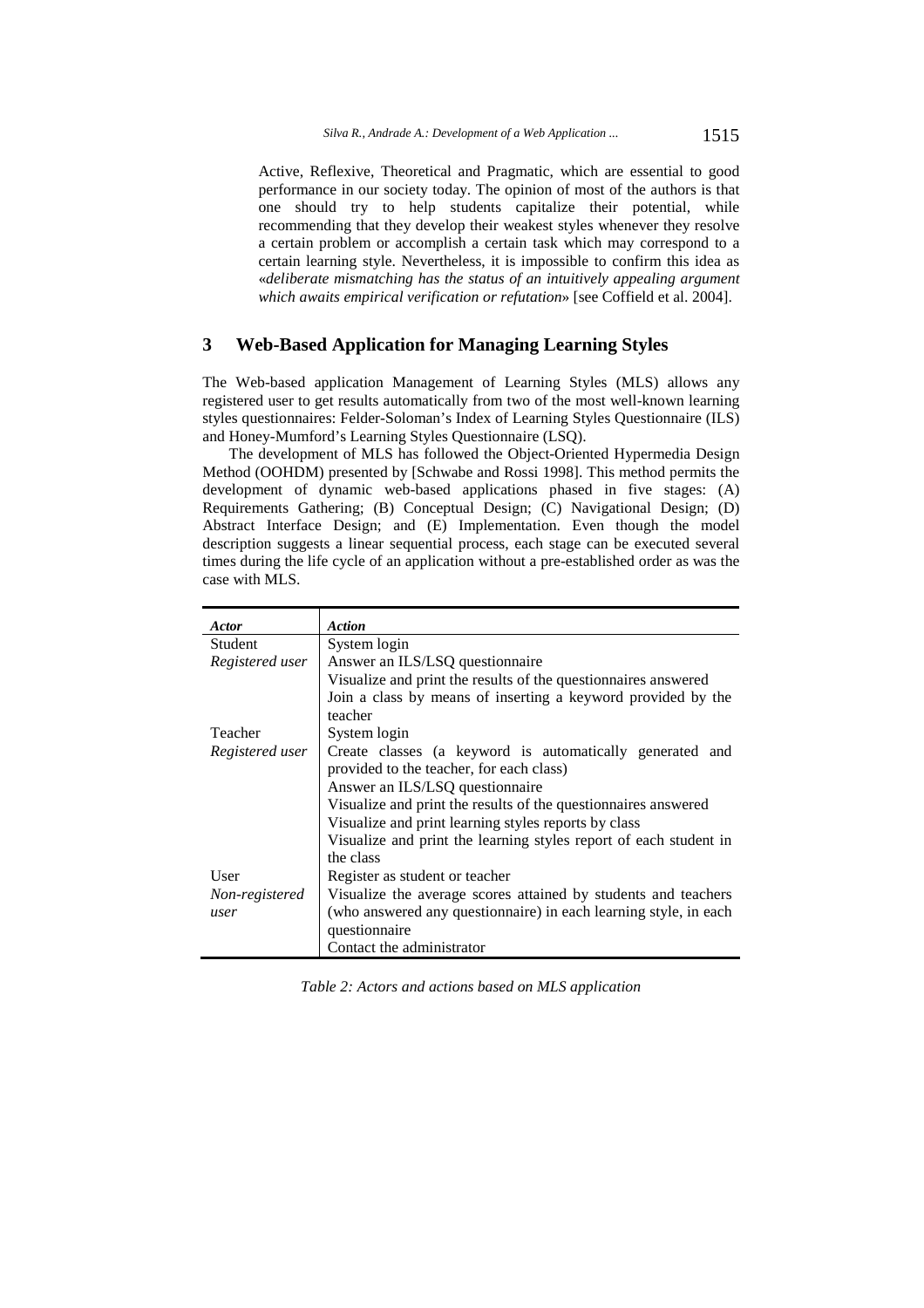During the first stage, the actors were identified, that is, the users who can interact with the system, and the requirements that the system needs to fulfil, namely the tasks the users intend to perform according to different profiles. [Table 2] lists the main tasks that allow us to get a general perspective of MLS actions.

The conceptual design stage identified the items to be implemented in the database as well as their respective attributes and the relationships between them. As for the conceptual model, which is part of the Entity-Relationship Diagram in [Figure 2], items include *student*, *teacher*, *class*, *questionnaire*, etc., which maintain different types of relationship between them, such as, for example, a teacher can have several classes, a student belongs to one class and a student can answer any of the questionnaires several times. The attributes of each item consist in its features. For example, the features of the item style consist in designation, description and strategy, which generalize facts such as in *visual* style, the student «*learns better if the information is presented visually: images, diagrams, flowcharts, movies, time lines and demonstrations, etc.*», for which reason it is suggested to the student to «*try to find diagrams, sketches, photographs, figures (…) or prepare a conceptual map*» to achieve better results [see Felder and Soloman 2003].



*Figure 2: ER Diagram of the MLS database* 

While relationships between items sustained the design of the system's navigational design, the abstract interface was designed based on usability heuristics [see Nielsen 2003], shown in [Table 3].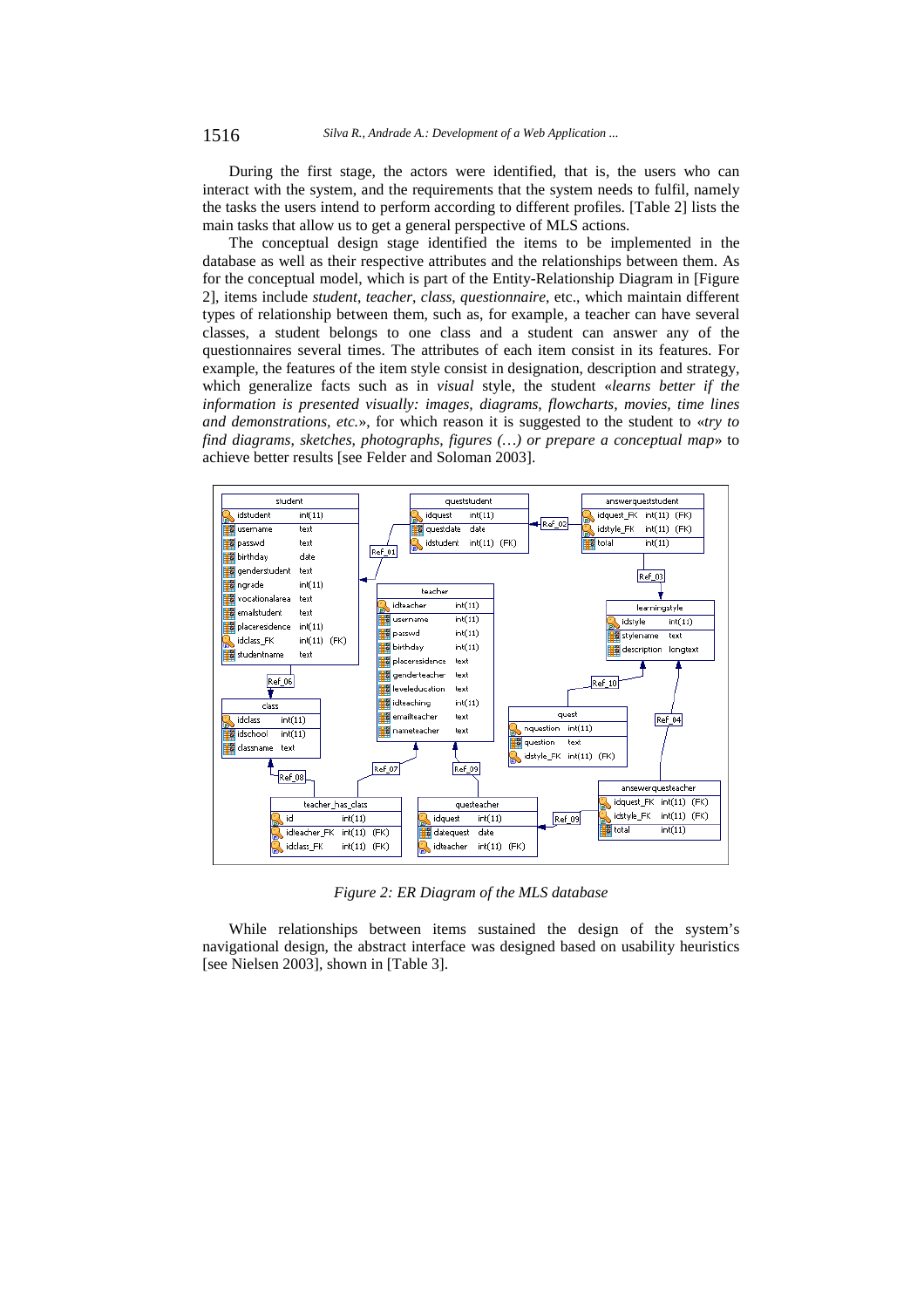| <b>Heuristic</b>                 | <b>MLS</b> design principles                  |
|----------------------------------|-----------------------------------------------|
| Visibility of system status      | Visualization of relevant and vital           |
|                                  | information on each screen                    |
| Resemblance of the system with   | Use of simple and contextualized language     |
| the real world                   | regarding the learning styles diagnosis tools |
|                                  | used                                          |
| User control and freedom         | Display of relevant information on learning   |
|                                  | styles, also to non-registered users          |
| Consistency and standards        | Invariance of the formatting rules and        |
|                                  | positioning of items in the whole application |
| Error prevention                 | Block, as far as possible, the insertion of   |
|                                  | invalid data into the system                  |
| Recognition instead of           | Use of an intuitive navigation scheme         |
| memorization                     | regarding the task to be performed            |
| Flexibility and use efficiency   | Direct access to all possible options in the  |
|                                  | context visualized on the screen              |
| Aesthetics and minimalist design | Display of a simple interface                 |
| Support to users on error        | Display of error messages that can be         |
| recognition, diagnosis and       | interpreted by users and guide them towards   |
| recovery                         | problem solving                               |
| Help and documentation           | Facilitation of system use, so that           |
|                                  | documentation does not have to be consulted   |

*Table 3: Nielsen's Heuristics* 

l.

During implementation, the coding of the programs that compose the application was created, tested and reformulated, based on Apache, PHP and PostgreSQL technologies.

For example, a PHP code extract is shown below for the function that enables inserting each calculated score in the database from the SQL command [see Figure 3].

| 67 | function insert()                                                                          |
|----|--------------------------------------------------------------------------------------------|
| 68 |                                                                                            |
| 69 | global \$db:                                                                               |
| 70 | $$result = $db->query("insert into answeraluno(total, codestilo, codquest)$                |
|    | $\mathbb{E}$ P values(?, ?, ?)", array(\$this->total,\$this->codestilo,\$this->codquest)); |
| 71 | if (PEAR::isError(\$result)) die(\$result->getDebugInfo());                                |
| 72 |                                                                                            |
| 73 |                                                                                            |

# *Figure 3: Function that enables inserting the LSQ results in the database*

The first version of the prototype has been individually tested in simulations by four students and four teachers from different education levels and with different computer-use knowledge who were invited to test the MLS. [Figure 4] illustrates the system interface, showing the average results obtained by the students (on the left) and teachers (on the right) who answered the LSQ questionnaire. It is possible to observe that the average scores are close, and that the highest value indicates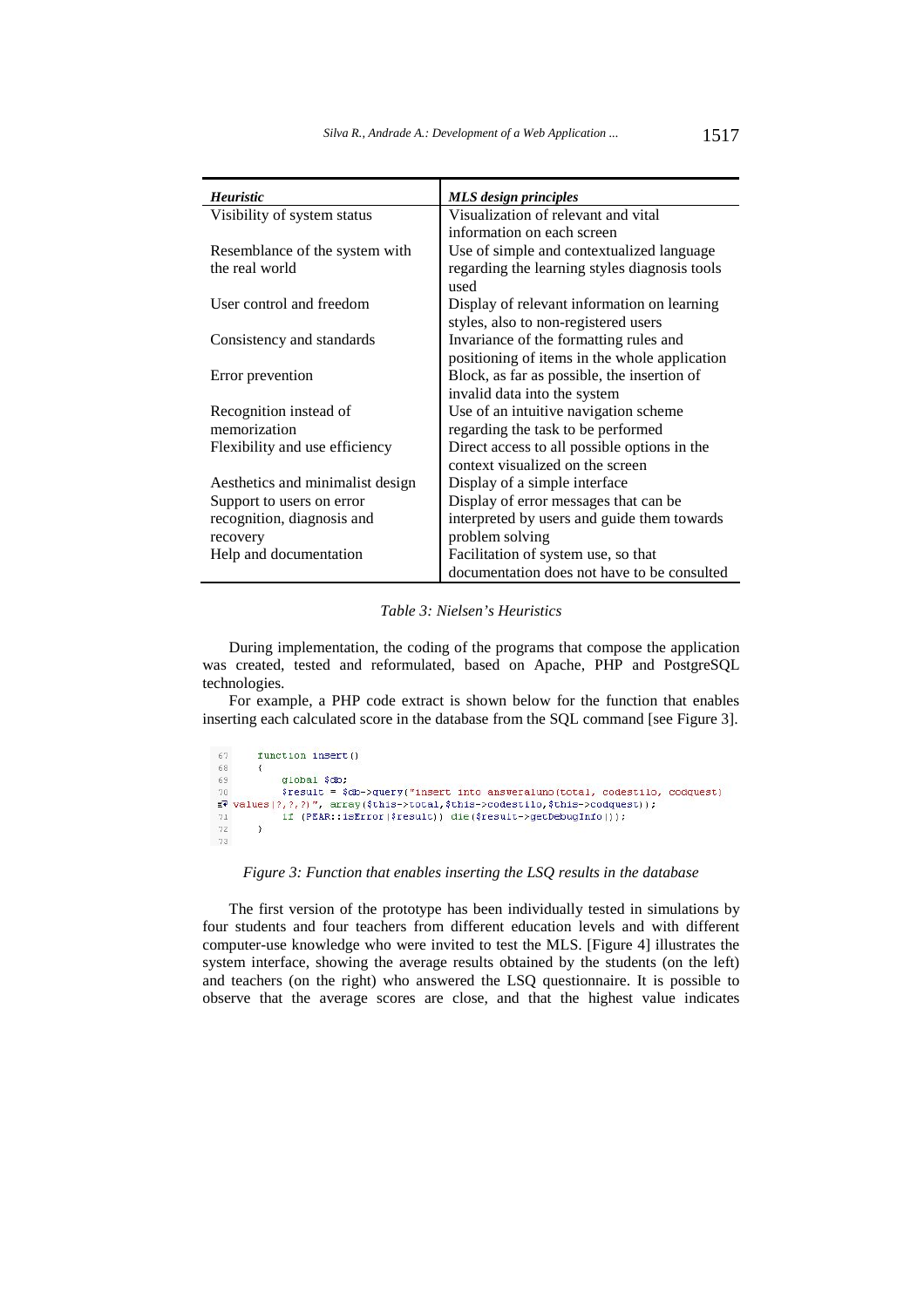dominance in the reflexive style. Considering the adjustment standard to the Portuguese population, on average, students and teachers who used MLS show high preferences for the reflexive and pragmatic styles and moderate preferences for active and theoretical styles.



*Figure 4: MLS system interface* 

Following the initial trial period, during which the application was temporarily available, MLS was installed in a server permanently connected to the Internet. The URL address of the MLS platform [Silva and Andrade 2007] was then sent to a Secondary School teacher and a Higher Education teacher, with the aim that they put it to the test with at least one class in a real learning context. Finally, MLS was disseminated, by e-mail, to 28 teachers in different academic areas and educational levels, even though MLS can be found in search engines on the Web.

#### **3.1 Validation of the Application**

MLS application is a prototype developed as part of a master's thesis [see Silva 2007]. It has been subjected to various exploratory and evaluation tests during the cyclic stages of system design and development, which were based on the OOHDM Model. These tests resulted in improvements to the prototype's running, but did not guarantee the compliance with the needs and *satisfaction* of its users in what concerns the operationalization of learning styles.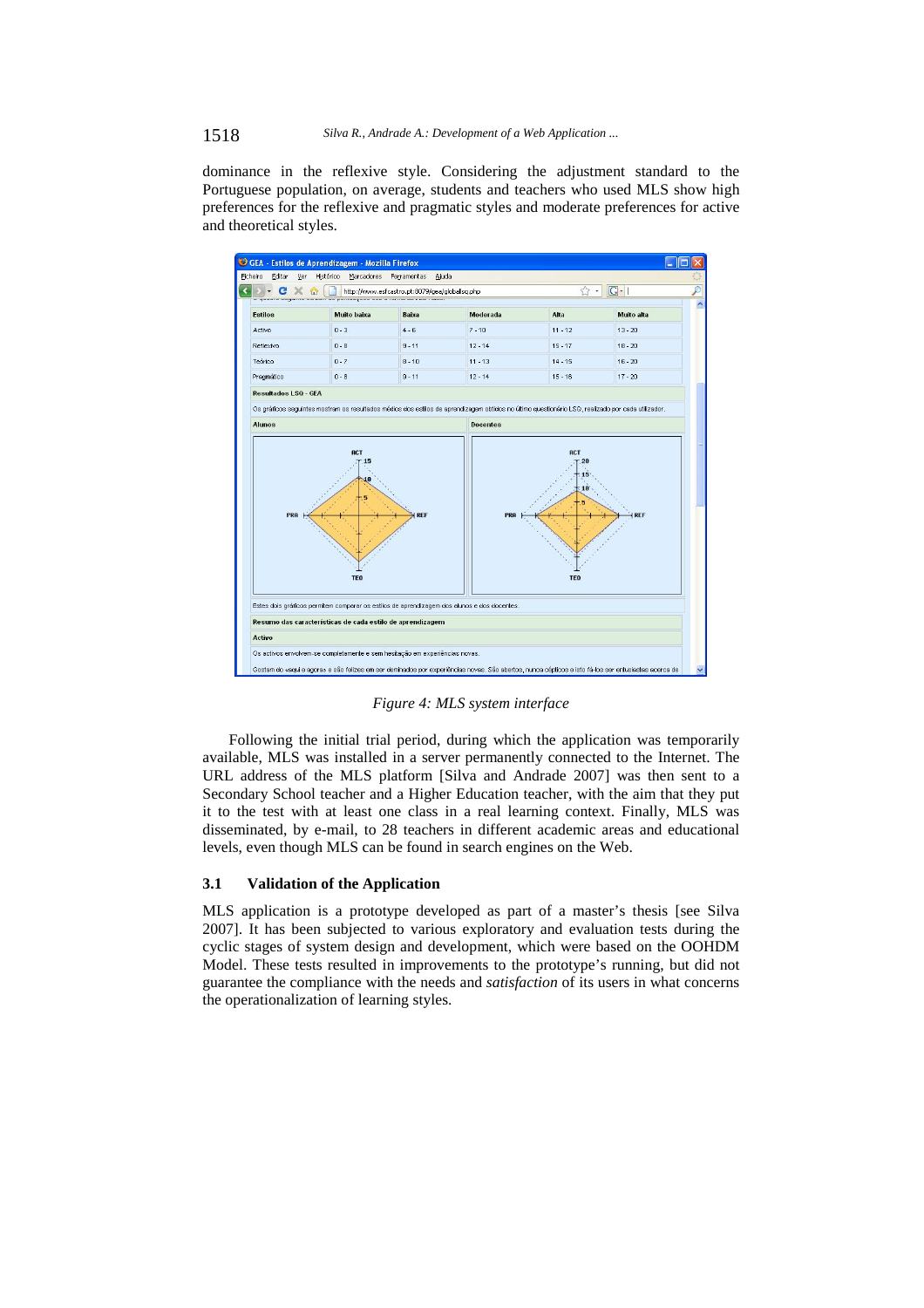According [Andrade 2005] and [Tobar, et al. 2008], user satisfaction in the interaction with the product and its utility are critical factors to be considered in software design. These factors are governed by the guidelines set out in international standards regarding *usability* (ISO/DIS 9241:11, European Usability Support Centres). In this context and according to this standard, usability is defined as «*the extent to which a product can be used by specified users to achieve specified goals with effectiveness, efficiency and satisfaction in a specified context of use*».

This section briefly describes the methods and tools used to evaluate the application in terms of «*effectiveness, efficiency and satisfaction*» of students and teachers, and which permitted the validation of the prototype created.

Thus, the validation of the MLS prototype corresponds to the potential for real use of the MLS platform, in a teaching and learning context, by means of a methodology that follows two guiding principles that complement each other. The first consists in exploring the application based on a usability test limited by the prototype evaluation criteria, which are appraised from the questionnaire surveys designed for students and teachers. The second one consists in the direct observation of the use of the tool based on data that are stored in a database that supports the application.

The MLS usability test included two questionnaires applied directly to students and teachers, with 10 items grouped into four parts, as follows: (I) Personal Data; (II) System Usability Scale; (III) Relevance of the Information; and (IV) System Effectiveness.

In what concerns the first part of the questionnaires, the information requested aimed to characterize the sample in terms of gender, age and educational level. The questionnaire for the teachers also asked about years of service.

As for the second part of the questionnaires, the SUS (System Usability Scale) usability test was used. The SUS is a standardized test from Digital Equipment Corporation, which includes only 10 items, but which provides solid results, even from small-sized samples [see Tullis and Stetson 2004]. Additionally, SUS is available for free and simple to use, and for each questionnaire, provides only one score from 0 to 100. Each SUS item covers different aspects of the user's reaction to the system. Only the first item does not fit the MLS to perfection, since the opinion about the meaning of frequency of use is subjective in the context of answering learning styles questionnaires. Still, the option was to preserve its structure intact based on the indication from the author himself [see Brooke 1996].

The third part of the questionnaires focused on the tool's utility in terms of the relevance of the information made available, for each of the questionnaires. This means that this part of the questionnaires aimed to check the relevance given to the information provided concerning the choice of the learning strategies in the case of students and the choice of teaching methodologies in the case of teachers. A fivepoint Likert scale was used  $(1 - I$  strongly disagree to  $5 - I$  strongly agree) for the questions in this part of the questionnaires, except for the last question of the questionnaire designed for students, which focused on a potential preference for one of the questionnaires.

The last part of the questionnaires aimed to identify the potential weaknesses of the MLS application, which had been detected by users during the execution of specific tasks in the system. The first question of this part has also been assessed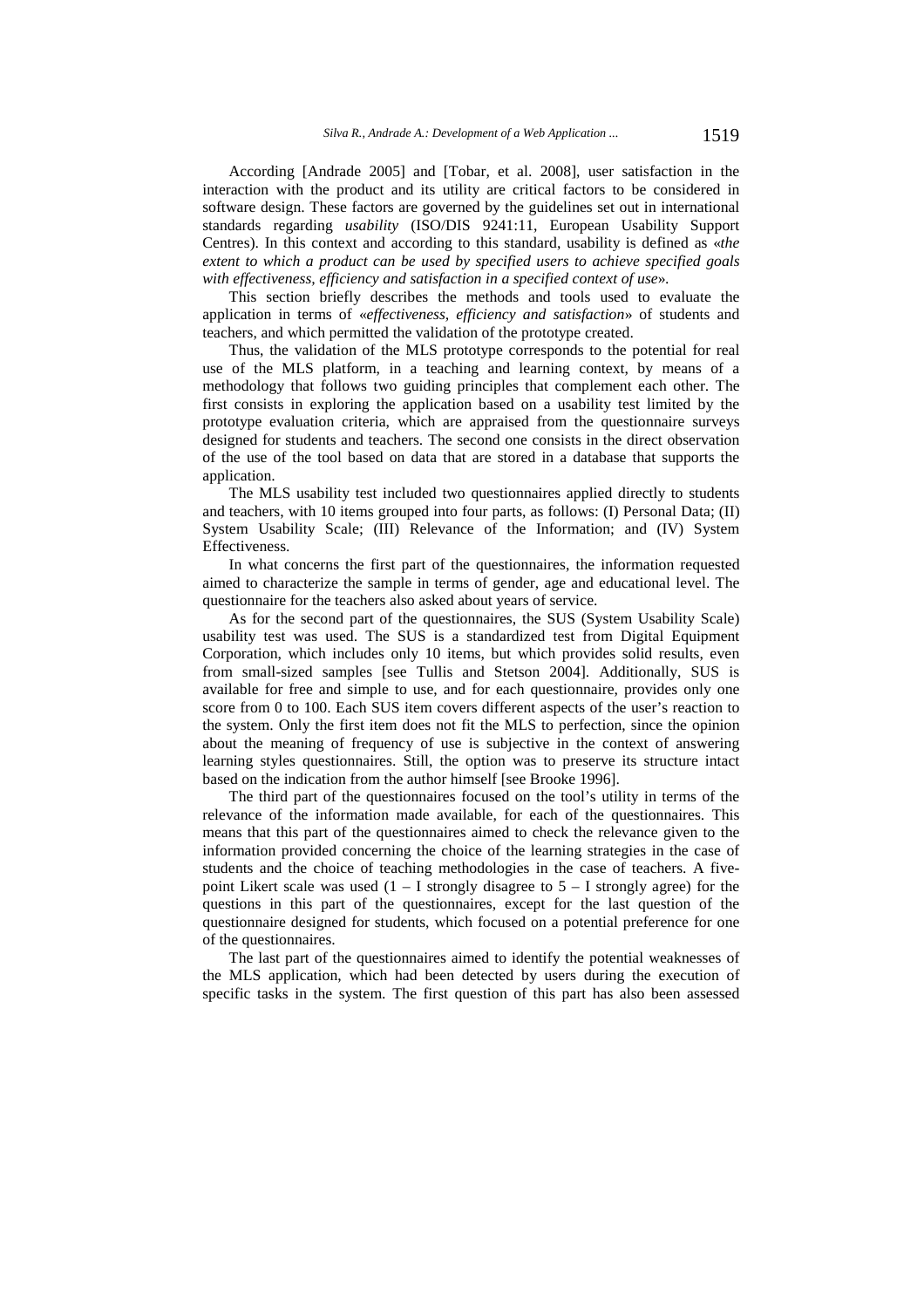based on a five-point Likert scale (1–Never to 5–Always), and the last two questions required open answers with the aim of gathering difficulties, errors, comments and suggestions. To facilitate the analysis, the total score of the items was calculated, based on the same process used in SUS, which consists in the sum of the weights attributed, from 0 (most unfavourable) to 4 (most favourable) and further conversion to a scale from 0 to 100.

The questionnaires were made available online in digital format for a period of one month, 6 months after MLS was implemented. By making the questionnaire available on the Web, it was possible to obtain a more diversified sample of MLS users, which could be found practically all over the country.

The following section presents the results obtained in a user sample composed of 75 students and 11 teachers who corresponded to 19.0% and 19.6% respectively of the MLS users at that time.

#### **3.2 The Study's Results**

l

The first part of the questionnaires permitted the characterization of the random sample. From the 75 students, 45 are male (60.0%). With respect to age, the most frequent groups include people aged 30 years and over (50.7%), followed by the age group between 15 and 19 (33.3%). The teacher sample showed a female predomination (63.6%) and the age group ranged from 45 to 55 years (54.4%). With regard to educational level, the sample included mostly students and teachers from Secondary and Higher Education, in practically equal proportions (45.3% and 45.5%, respectively). The rest of the educational levels have small representativeness in this sample (one and three students, from the 2nd and 3rd Cycles of Primary Education [1], respectively, and one teacher from the 3rd Cycle of Primary Education). Teachers with 15 or more years of service predominate (72.8%).



*Figure 5: SUS Usability scale of MLS* 

The questions regarding the System Usability Scale (SUS), which compose the second part of the questionnaires, were answered by 59 of the 75 students (78.7%) and 8 of the 11 teachers (72.7%), and allowed the evaluation of the application with average scores of 69.2% (standard deviation of 14.1%) and 82.8% (standard deviation of 11.4%) by students and teachers, respectively. These results can be considered to be satisfactory, especially when considering the negative weight of the first item, as

<sup>[1]</sup> Education System in Portugal:  $2^{nd}$  Cycle –  $5^{th}$  and  $6^{th}$  grades;  $3^{rd}$  Cycle –  $7^{th}$  to  $9^{th}$  grades.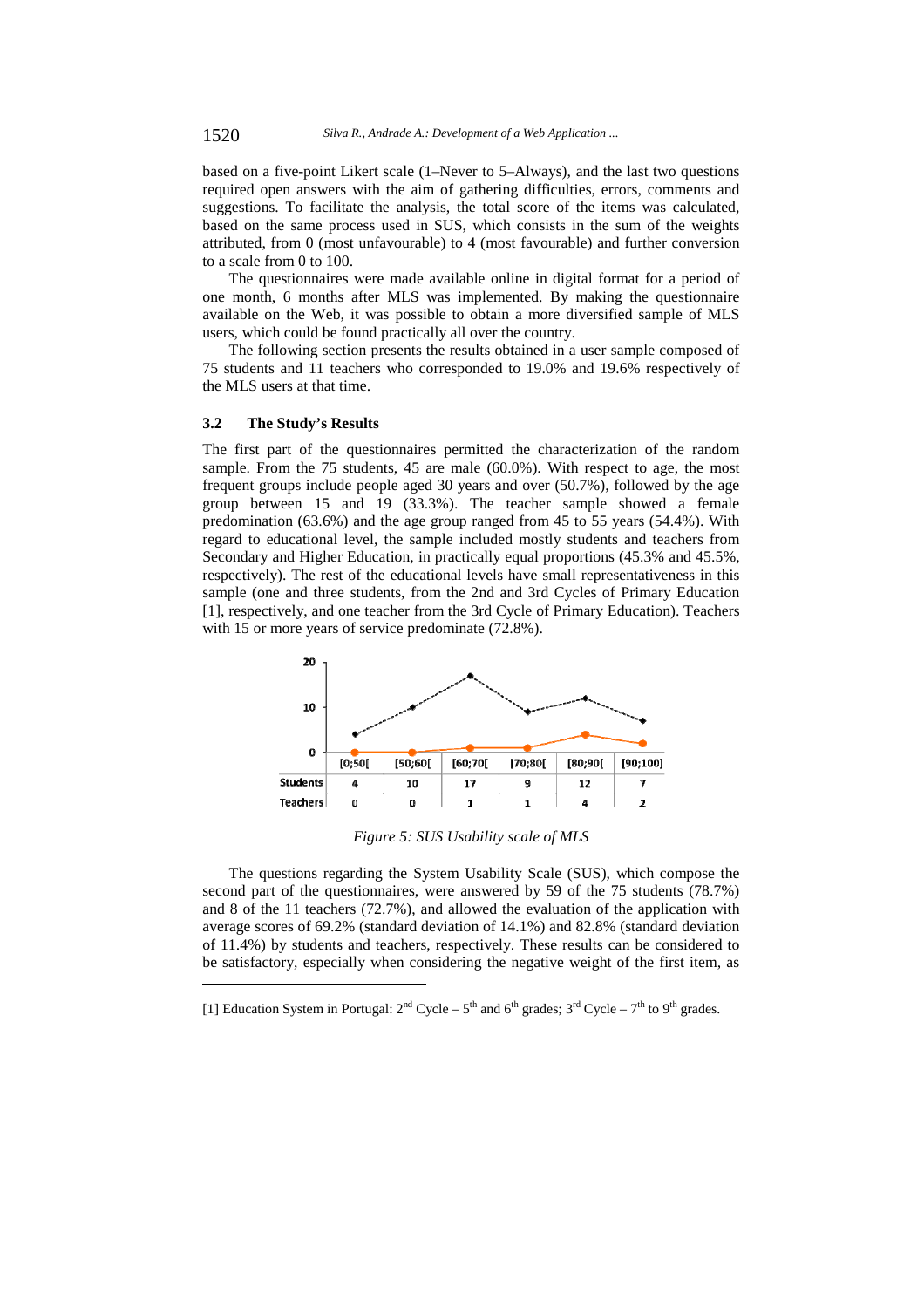previously mentioned. [Figure 5] shows a distribution of the scores obtained under the SUS usability scale, for students and teachers.

Data from the third part of the student surveys show that about half of the students consider the information obtained in their individual learning styles reports relevant or very relevant, regardless of whether they were based on ILS (38.3%) or LSQ (40.5%). Besides, 44.4% consider them to be similar, despite the rest of the students give slight preference to the LSQ questionnaire (31.1%).

In relation to the questionnaires designed for teachers, results revealed some interest in the information obtained from the learning styles profile reports, both the individual report and the reports by student and class, whether based on ILS or LSQ, despite the fact that the sample was quite small and 36.4% of the teachers having failed to answer these questions.

[Figure 6] shows the students' opinions about learning styles.



*Figure 6: Students' opinion about learning styles* 

It is worth mentioning that more than half agreed (or strongly agreed) that they tried to find a way to learning better (53.7%), as well as thinking that students should know their learning styles profile better (82.9%), and that school results would be better if teachers taught according to the learning styles of their students (65.9%). A slight lower percentage of students (43.9%) said that they tried to change their learning strategies and experienced greater motivation to study. However, only 22.0% of students said they had changed their study methods. When asked about the intention to answer any of the questionnaires again, in order to understand the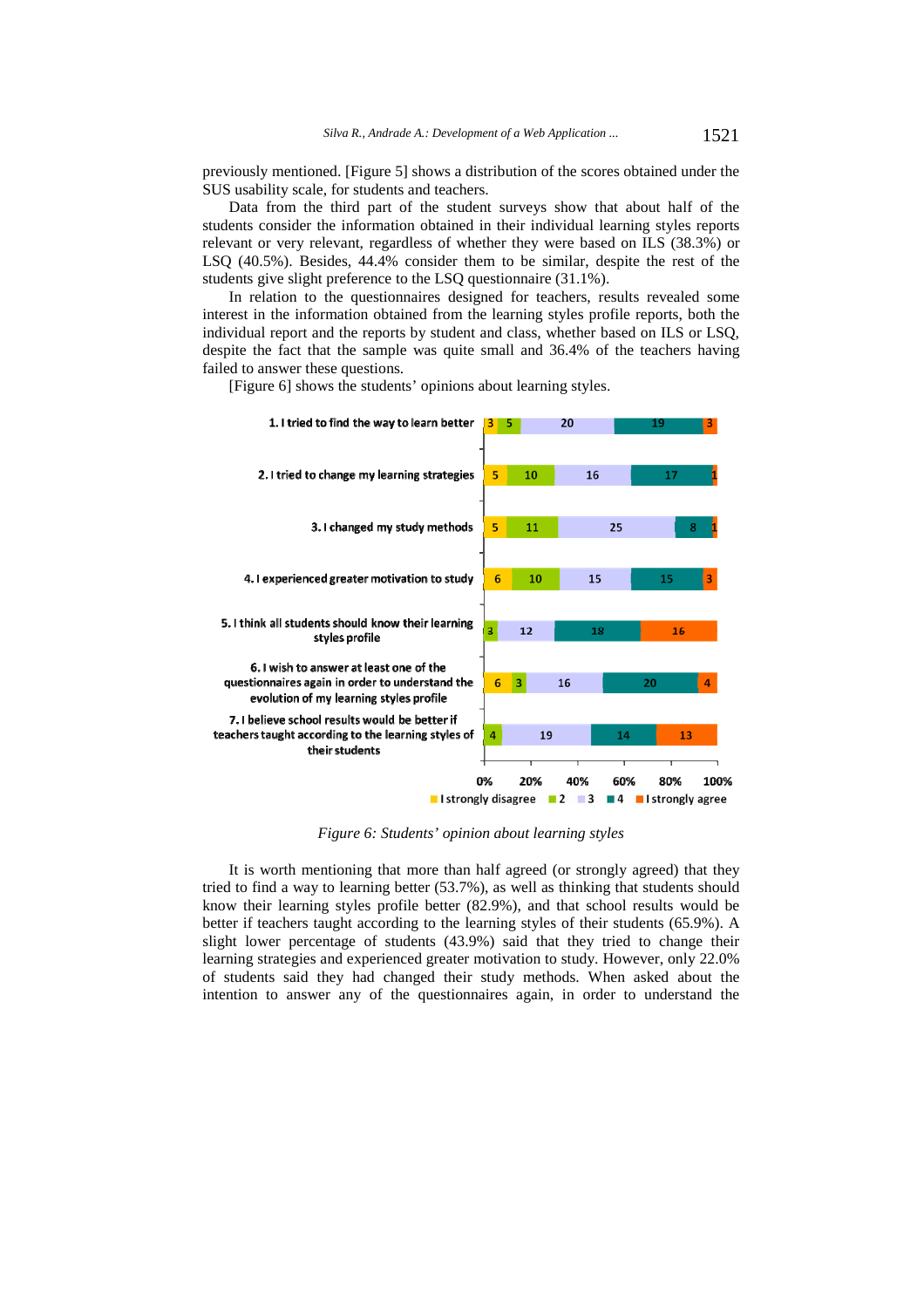evolution of their individual learning styles profile, only 22.0% of the students disagreed or strongly disagreed with this idea.

The results obtained regarding the questions from the fourth and last part of the questionnaires, which are shown in [Figure 7], corroborate the very reasonable level of the application's effectiveness, since they reinforce that the majority of the respondents never experienced any difficulty in the use of the tool. On average, students appraised the system's effectiveness at 79.0% and teachers at 81.9%.



*Figure 7: Students' and teachers' opinion about the effectiveness of MLS use* 

These results obtained from the surveys are reinforced by the information given regarding the effective use of the MLS platform, between September 2006 and March 2007. During this period, 451 users have registered, 395 of which with a student profile and 56 with a teacher profile, and have answered 310 ILS questionnaires (295 with a student profile and 15 with a teacher profile) and 282 LSQ questionnaires (258 with a student profile and 24 with a teacher profile). 49 classes were created by 26 teachers, to which 348 students have been associated (88.1%).

Most of the MLS users during the seven months covered in this study were students (87.6%), as expected. The students' group shows that the most frequent age bracket comprehends 15 to 19 year old students (34.9%), closely followed by students aged over 30 years (32.9%), and lastly, students aged 20 to 24 (23.3%). The teachers' group shows that the most frequent brackets are those between 25 to 34 years (41.1%). The majority of the students are in Higher Education (63.5%) and the majority of the teachers teach in Secondary Schools (51.8%).

An analysis of the system data also allowed us to observe that the learning styles on the part of students and teachers are similar, as shown in [Table 4] and [Table 5] below.

| LSO         | <b>Students</b> |          | <b>Teachers</b> |               |  |  |
|-------------|-----------------|----------|-----------------|---------------|--|--|
| Active      | 9.67            | Moderate |                 | 9.35 Moderate |  |  |
| Reflexive   | 15.18           | Strong   | 14.78           | Strong        |  |  |
| Theoretical | 12.81           | Moderate | 13.39           | Moderate      |  |  |
| Practical   | 14.29           | Strong   | 14.65           | Strong        |  |  |

*Table 4: Average scores obtained by LSQ*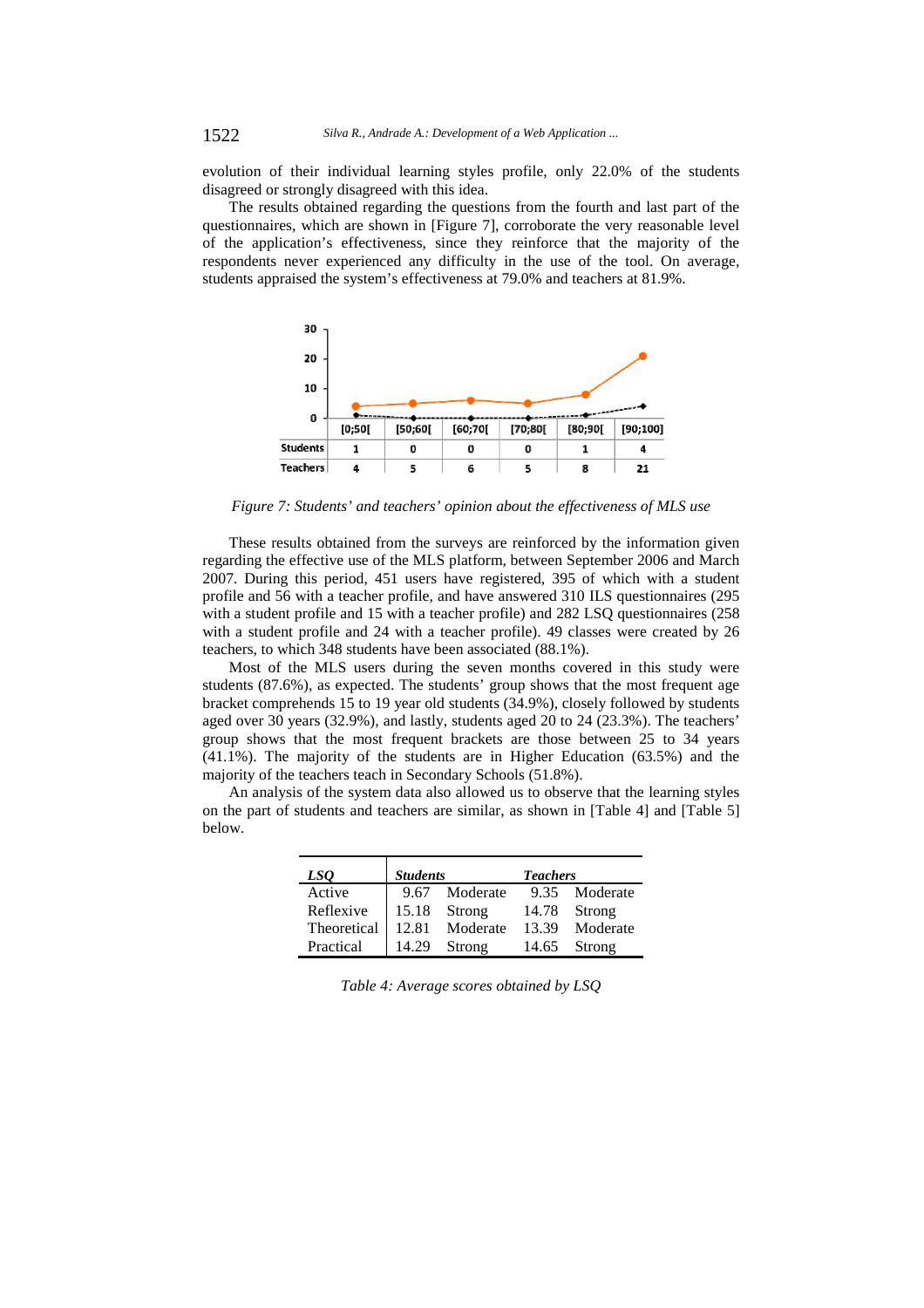| ILS        | <b>Students</b> |          | <b>Teachers</b> |          |  |
|------------|-----------------|----------|-----------------|----------|--|
| Active     | 6.75            | Weak     | 6.92            | Weak     |  |
| Reflexive  | 4.25            |          | 4.08            |          |  |
| Sensorial  | 7.31            | Weak     | 7.15            | Weak     |  |
| Intuitive  | 3.69            |          | 3.85            |          |  |
| Visual     | 7.99            | Moderate | 8.46            | Moderate |  |
| Verbal     | 3.01            |          | 2.54            |          |  |
| Sequential | 6.20            | Weak     | 5.92            | Weak     |  |
| Global     | 4.80            |          | 5.08            |          |  |

*Table 5: Average scores obtained by ILS* 

On average, ILS shows that students and teachers reveal a moderate preference for the visual style in detriment of the verbal style, and they are quite balanced regarding the rest of the scales; furthermore, LSQ shows that both groups present the reflexive style, as mentioned by [Fernandes 2004], as being the dominating style in academical spheres.

# **4 Conclusions**

[Swanson 1995] and [Cassidy 2004] suggest – and which this study corroborates – the need to proceed with the research in the different areas of knowledge for the construction of a stable theoretical frame of learning styles. The progressive systemic movement of these studies facilitates the integration of concepts and the rationalization of means, particularly technological means which seek to contribute to teaching and learning processes.

The main contribution from the study is clear in the computer application for the Management of Learning Styles (MLS), insofar as it leads students and teachers to be more aware of the importance of considering the individual differences when looking for strategies to learn and teach better.

Notwithstanding the updates that can be continuously implemented in a software product, the results obtained during the prototype validation stage seem to indicate that the tool is useful for students and teachers, meeting the overarching goals underlying its creation.

During the seven-month observation period of MLS use, 451 users have registered and 310 ILS questionnaires and 282 LSQ questionnaires have been answered. Considering that the application was disseminated, by direct reference, to only 30 teachers and 4 students, these numbers suggest the adequacy of the prototype to the goals established.

As presented in [Figure 5], the system's usability is considered positive, according to the opinion of the MLS users, who answered the system usability evaluation questionnaires. The average of the scores obtained in SUS, based on the students' and teachers' answers (69.2% and 82.8%, respectively), as well on the items concerning system effectiveness evaluation (79.0% by students and 81.9% by teachers) confirms that the system is easy to use.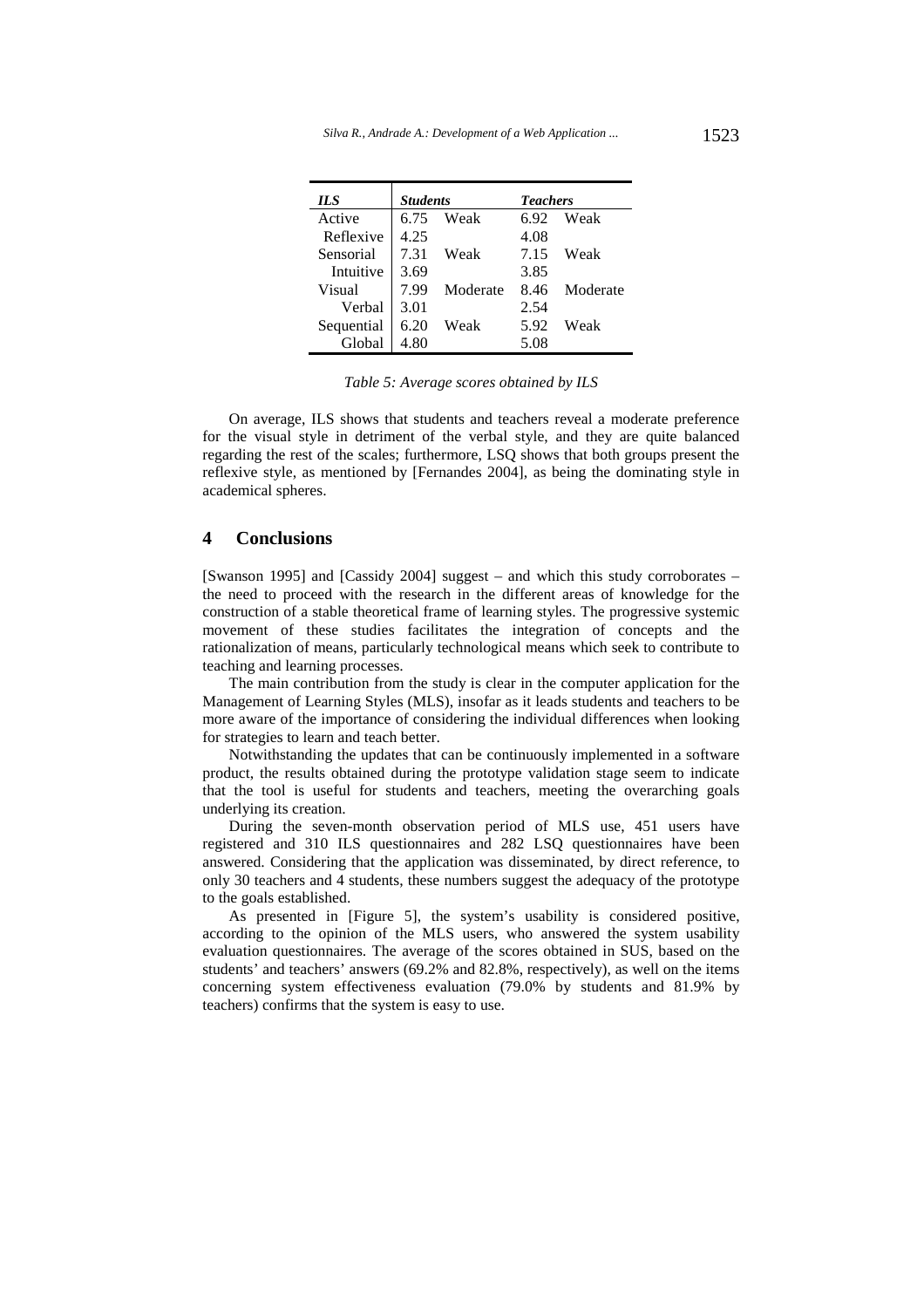Following the same direction, the surveys' results seem to indicate an interest in the matter of learning styles, especially as expressed by the students' opinions [see Figure 6], in their intention to change learning strategies and a stronger motivation to study (revealed by 43.9% of the students), by the fact that they know their profile, as well as in their belief that all students should be aware of that information (82.9%) and that teachers should teach in conformity with their students' learning styles (65.9%).

In short, the path undertaken served to frame and document the MLS, making it a sound tool and capable of contributing to the management of learning styles of students and teachers. Nevertheless, only by means of its integrated exploration in school information systems or in skill management systems will its potential be enhanced with respect to the reinforcement of e/b-learning methodologies efficiency, which better fit students' individual differences, and which produce more active, flexible and knowledge generating learning environments.

#### **Acknowledgements**

System Usability Scale (SUS) has been developed as a part of an engineering program on usability by Digital Equipment Co Ltd., Reading, United Kingdom.

### **References**

[Andrade 2005] Andrade, A.M.: "*Ensino a Distância e e-learning*"; Instituto de Educação - Universidade Católica Portuguesa, Porto / Portugal (2005).

[Brooke 1996] Brooke, J.: "*SUS - A quick and dirty usability scale*"; UsabilityNet, Reading / United Kingdom (1996).

[Cassidy 2004] Cassidy, S.: "Learning Styles: An overview of theories, models, and measures"; *Educational Psychology*; *24*, 4 (2004), 419-444.

[Coffield et al. 2004] Coffield, F., Moseley, D., Hall, E. and Ecclestone, K.: "*Learning styles and pedagogy in post-16 learning: A systematic and critical review*"; London: Learning and Skills Research Centre (2004).

[De Bello 1990] De Bello, T.: "Comparison of Eleven Major Learning Styles Models: Variables, Appropriate Populations, Validity of Instrumentation and the Research Behind Them"; *Journal or Reading, Writing, and Learning Disabilities*; *6*, - (1990), 203-222.

[Dede 2005] Dede, C.: "Planning for Neomillennial Learning Styles: Implications for Investments in Technology and Faculty"; in Oblinger, D.G. and Oblinger, J.L. eds. *Educating the Net Generation*, EDUCAUSE (2005), 15.1-15.22.

[Felder and Soloman 2003] Felder, R. and Soloman, B.: "*Learning Styles and Strategies*" (2003).

[Felder and Brent 2005] Felder, R.M. and Brent, R.: "Understanding Student Differences"; *Journal of Engineering Education*; *94*, 1 (2005), 57-72.

[Felder and Soloman 1991] Felder, R.M. and Soloman, B.A.: "*Index of Learning Styles Questionnaire*" (1991).